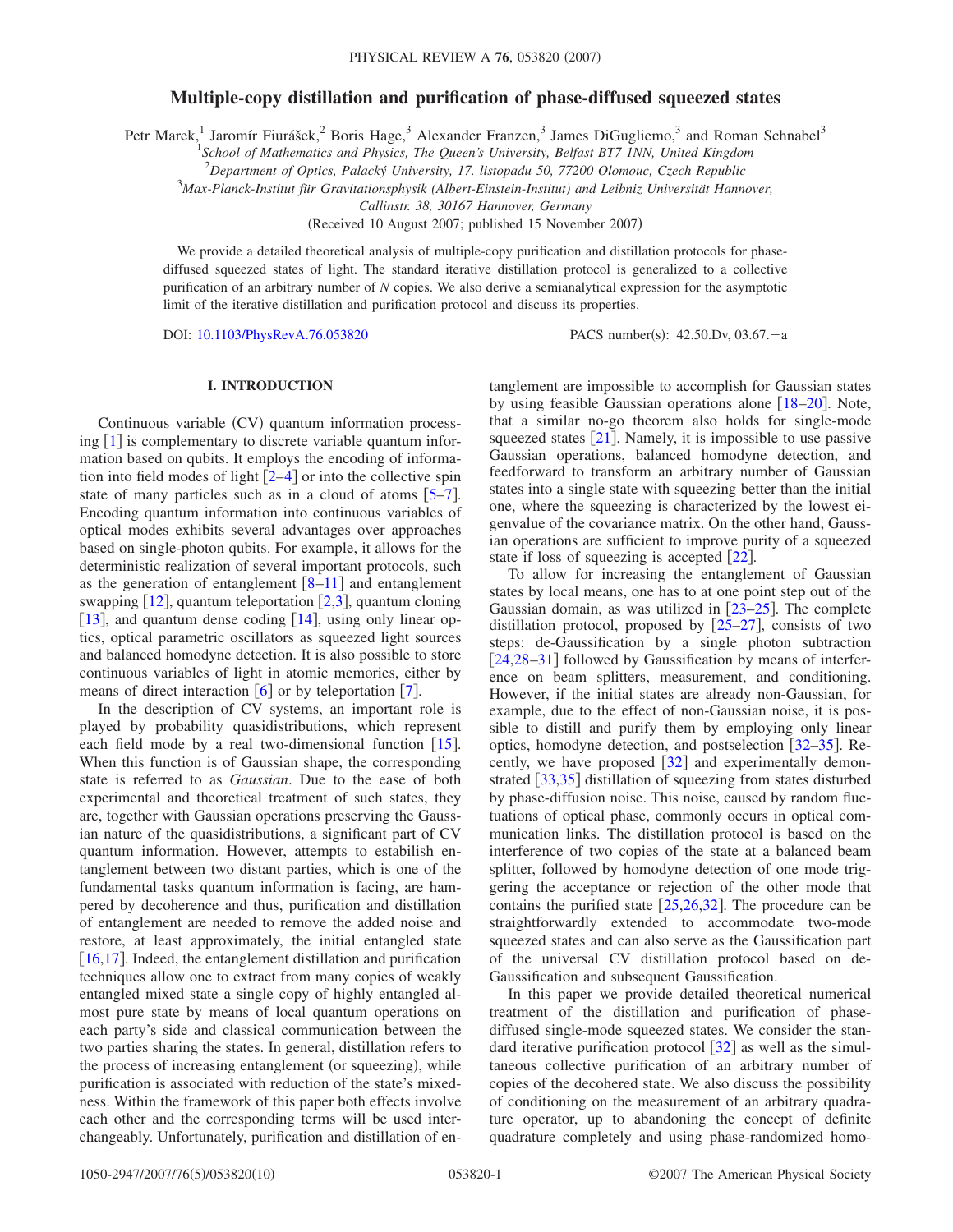<span id="page-1-0"></span>

FIG. 1. (Color online) Setup for purification of single-mode squeezed states. Two single-mode squeezed states are sent through independent dephasing channels, which result in their decoherence. They are then mixed on a balanced beam splitter (BS) and homodyned in both output ports. The virtual beam splitters (VBS) are meant to simulate inefficient homodyning.

dyne detection. Finally, we derive a semianalytical expression for the state obtained in the limit of an infinite number of iterations of the distillation procedure and discuss its properties.

#### **II. ITERATIVE PURIFICATION**

The single step of the purification protocol for singlemode squeezed states is depicted in Fig. [1.](#page-1-0) It consists of interference on a balanced beam splitter (BS) followed by homodyne measurement of a single mode, detecting a value of the quadrature operator that was, prior to effects of the noise, squeezed  $[32,33]$  $[32,33]$  $[32,33]$  $[32,33]$ . If the absolute value of the measured quadrature *x* is lower than a certain preselected threshold *X* then the purification succeeded and otherwise it failed. The purified state is present in the other output port of the beam splitter and is available for further applications or for the next iteration of the purification procedure, whereby two purified copies of the state are purified again. The success of the procedure can be verified by suitable homodyne measurements on the purified state, as schematically shown in Fig. [1.](#page-1-0) We will treat the purification in the Fock basis, which allows us to calculate the full density matrix of the purified state after *k* iterations of the purification protocol,

$$
\rho^{(k)} = \sum_{m,n=0}^{\infty} \rho_{m,n}^{(k)} |m\rangle\langle n|,
$$
\n(1)

<span id="page-1-1"></span>where  $|n\rangle$  denotes the *n*-photon Fock state of the field mode. The initial density matrix of a phase-diffused squeezed vacuum state can be expressed as

$$
\rho^{(0)} = \int_{\phi} U(\phi) \rho_G U^{\dagger}(\phi) \Phi(\phi) d\phi.
$$
 (2)

Here  $\rho_G$  denotes the density matrix of the initial Gaussian state,  $\Phi(\phi)$  denotes the probability distribution of the random phase shift  $\phi$ , and  $U(\phi)$  is a unitary phase-shift operator with matrix elements  $\langle m | U | n \rangle = e^{in\phi} \delta_{mn}$ , where the  $\delta_{mn}$  stands for the Kronecker delta. We can rewrite Eq.  $(2)$  $(2)$  $(2)$  as follows:

$$
\rho^{(0)} = \sum_{m,n=0}^{\infty} \rho_{G,m,n} f_{m-n} |m\rangle\langle n|,
$$
\n(3)

<span id="page-1-2"></span>where  $\rho_{G,m,n} = \langle m | \rho_G | n \rangle$  and

$$
f_n = \int_{-\infty}^{\infty} \Phi(\phi) e^{in\phi} d\phi \tag{4}
$$

is a Fourier transformation of  $\Phi(\phi)$ . Throughout this paper we assume that the phase fluctuations have Gaussian distribution,

$$
\Phi(\phi) = \frac{1}{\sqrt{2\pi\sigma^2}} e^{-\phi^2/2\sigma^2}.
$$
\n(5)

On inserting this probability distribution into Eq.  $(4)$  $(4)$  $(4)$  we ob- $\tan f_n = e^{-n^2 \sigma^2/2}$ .

<span id="page-1-3"></span>The Wigner function corresponding to the squeezed vacuum state  $\rho_G$  reads

$$
W(x,p) = \frac{1}{2\pi\sqrt{V_x V_p}} e^{-(x^2/2V_x) - (p^2/2V_p)},
$$
(6)

where  $V_x$  and  $V_p$  denote the variances of the *x* and *p* quadratures, respectively. For a vacuum state one has  $V_x = V_p = \frac{1}{2}$  and the state is squeezed when  $V_x < \frac{1}{2}$  or  $V_p < \frac{1}{2}$ . Note that due to the proper normalization, all variables used throughout the paper are dimensionless. Presently, these values could go as far as  $V_x \approx 0.06 - 0.05$  (-9 to -10 dB),  $V_p \approx 16 - 25$  $(15-17 \text{ dB})$  [[36,](#page-9-29)[37](#page-9-30)], but values around  $V_x \approx 0.16-0.22$  $(-5$  to  $-3$  dB) are common in contemporary experiments [[33–](#page-9-27)[35](#page-9-26)]. The density matrix elements  $\rho_{G,m,n}$  can be evaluated by noting that the Husimi  $Q$  function defined as  $Q(\alpha)$  $=\frac{1}{\pi}\langle\alpha|\rho|\alpha\rangle$ , where  $|\alpha\rangle$  denotes a coherent state with amplitude  $\alpha$ , is a generating function of the density matrix elements in the Fock-state basis,

$$
\rho_{m,n} = \frac{\pi}{\sqrt{m!n!}} \frac{\partial^{m+n}}{\partial \alpha^n \partial \alpha^{*m}} \left[ e^{|\alpha|^2} Q(\alpha, \alpha^*) \right] |_{\alpha = \alpha^* = 0}.
$$
 (7)

<span id="page-1-5"></span><span id="page-1-4"></span>The  $Q$  function corresponding to the Wigner function  $(6)$  $(6)$  $(6)$  is also Gaussian,

$$
Q(\alpha, \alpha^*) = \frac{1}{\pi \sqrt{\tilde{V}_x \tilde{V}_p}} \exp[(U - 1)\alpha \alpha^* - T(\alpha^2 + \alpha^{*2})], \quad (8)
$$

where  $\tilde{V}_x = V_x + 1/2$ ,  $\tilde{V}_p = V_p + 1/2$ , and

$$
U = 1 - \frac{1}{2\tilde{V}_x} - \frac{1}{2\tilde{V}_p}, \quad T = \frac{1}{4\tilde{V}_x} - \frac{1}{4\tilde{V}_p}.
$$
 (9)

On inserting function  $(8)$  $(8)$  $(8)$  into expression  $(7)$  $(7)$  $(7)$  we obtain after some algebra

$$
\rho_{G,m,n} = \sqrt{\frac{m!n!}{\widetilde{V}_x \widetilde{V}_p}} \sum_a \frac{(-T)^{[(m-n)/2]+2a} U^{n-2a}}{a!(n-2a)!\left(a + \frac{m-n}{2}\right)!} \tag{10}
$$

if  $m+n$  is even and  $\rho_{G,m,n}=0$  if  $m+n$  is odd.

The distillation and purification scheme shown in Fig. [1](#page-1-0) produces with certain probability from two copies of the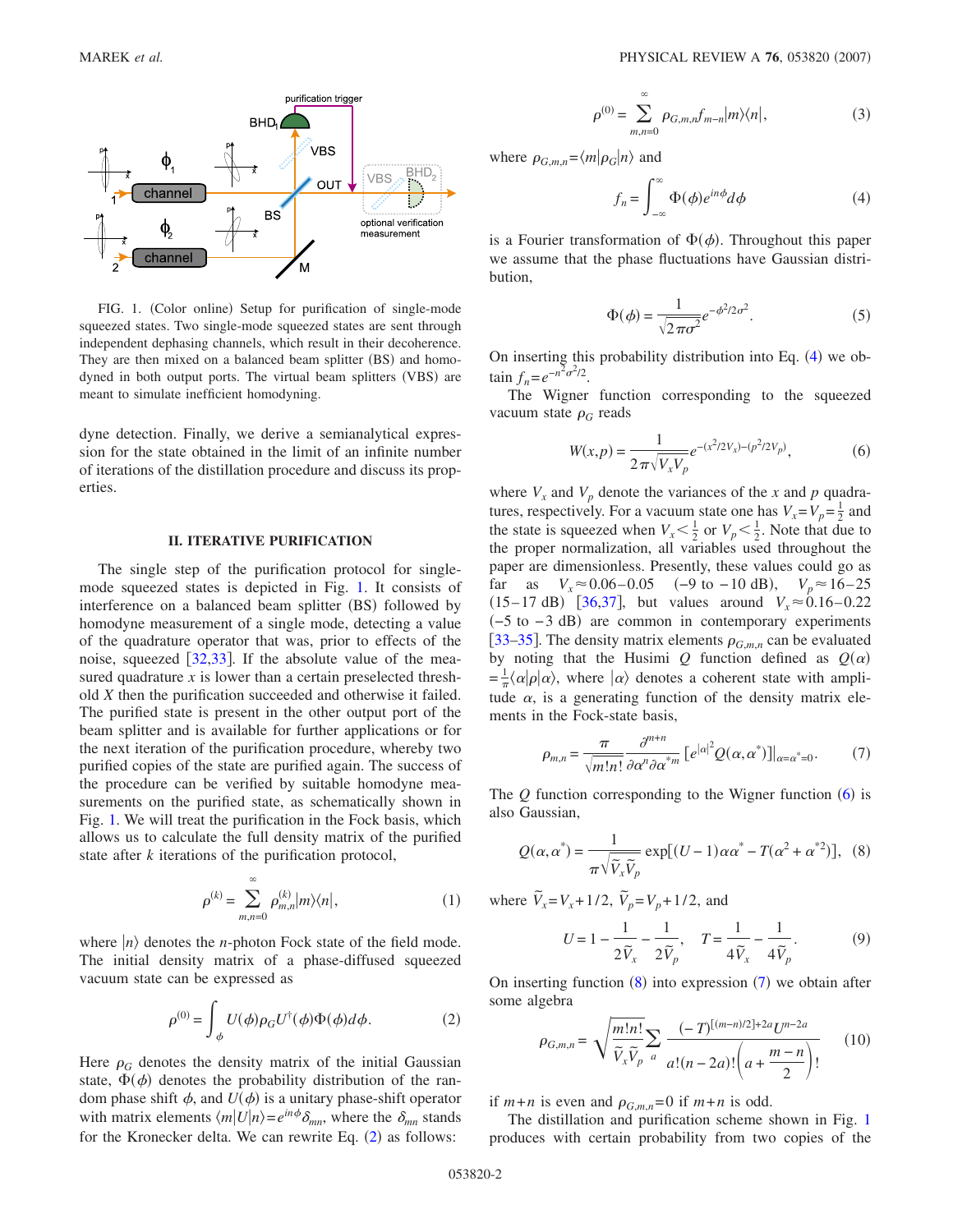state  $\rho^{(k-1)}$  a single copy of a purified state  $\rho^{(k)}$  and we can formally write the purification map as

$$
\rho^{(k)} = \mathcal{E}(\rho^{(k-1)} \otimes \rho^{(k-1)}).
$$
\n(11)

<span id="page-2-0"></span>As the formula suggests, the protocol can be iterated and the outputs of each step can be used as inputs for the next iteration. As we shall show, each iteration increases the squeezing and purity of the state and Gaussifies it.

The interference of two copies of the state  $\rho^{(k-1)}$  on a balanced beam splitter is governed by a unitary transformation. Since this transformation preserves the total photon number, we can write it in the Fock basis as follows:

$$
|m_1, m_2\rangle \to \sum_{a} A^{a}_{m_1, m_2} |m_1 + a, m_2 - a\rangle, \tag{12}
$$

where

$$
A_{m_1,m_2}^a = \frac{\sqrt{m_1! m_2!}}{2^{(m_1+m_2)/2}} \sum_{d} \frac{(-1)^{d+a} \sqrt{(m_1+a)!(m_2-a)!}}{d!(d+a)!(m_1-d)!(m_2-d-a)!}.
$$
\n(13)

After mixing on a BS the first output mode is measured in a balanced homodyne detector where it is projected on the eigenstate of the *x* quadrature  $|x\rangle$ . The positive operator valued measure (POVM) element corresponding to conditioning on  $|x|$  ≤ *X* reads  $C = \int_{-X}^{X} |x\rangle\langle x|$  and its matrix elements in the Fock basis can be expressed as

$$
C_{m,n} = \int_{-X}^{X} \langle m|x\rangle \langle x|n\rangle dx.
$$
 (14)

<span id="page-2-3"></span>This can be easily evaluated numerically by recalling that

$$
\langle x|n\rangle = \frac{1}{\sqrt{\pi^{1/2}2^n n!}} H_n(x) e^{-x^2/2},
$$
 (15)

where  $H_n(x)$  denotes the Hermite polynomial. For any realistic detector with efficiency  $\eta < 1$  we can use the model where the inefficient detector is replaced by a beam splitter with transmittance  $\eta$  whose auxiliary input port is in the vacuum state and which is followed by an ideal perfect detector  $\lceil 15 \rceil$  $\lceil 15 \rceil$  $\lceil 15 \rceil$ . This yields

$$
C_{m,n}(\eta) = \sum_{a} B_{m,a}(\eta) B_{n,a}(\eta) C_{m-a,n-a},
$$
 (16)

where

$$
B_{m,a} = \sqrt{\binom{m}{a}} \eta^{(m-a)/2} (1-\eta)^{a/2}.
$$
 (17)

<span id="page-2-1"></span>We are now in a position to combine all the above expressions and write down the purification map  $(11)$  $(11)$  $(11)$  in the Fock state basis,

$$
\rho^{(k)} = \sum_{m_1, n_1} \sum_{m_2, n_2} \sum_{a, b} \rho_{m_1, n_1}^{(k-1)} \rho_{m_2, n_2}^{(k-1)} A_{m_1, m_2}^a A_{n_1, n_2}^b
$$
  
 
$$
\times C_{m_1 + a, n_1 + b}(\eta) |m_2 - a\rangle\langle n_2 - b|.
$$
 (18)

The density matrix  $(18)$  $(18)$  $(18)$  is not normalized and its trace is

<span id="page-2-2"></span>

FIG. 2. (Color online) Performance of the four-step iterative purification protocol. The variance (a) and purity (b) of the purified state as well as the total success rate of the purification (c) are plotted as functions of the phase noise  $\sigma$ . The curve for the initial phase-diffused state (blue dashed line) is plotted along curves of several iterations (green solid lines), where the arrows indicate the direction of an increasing number of steps. The parameters were  $\eta$ =0.85,  $V_x$ =0.2,  $V_p$ =2, and *X*=0.45.

equal to the probability of success (success rate) of  $k$  iterations of the purification protocol,

$$
P(k) = \operatorname{Tr}[\rho^{(k)}].\tag{19}
$$

Typical numerical results are shown in Fig. [2.](#page-2-2) We can see that each step of the iterative purification decreases the variance of *x*, i.e., increases the squeezing. Also, the purity of the state  $P = Tr[\rho^2]/(Tr[\rho])^2$  increases after each iteration of the protocol and approaches some asymptotic value, which is generally less than unity, cf. Fig.  $2(b)$  $2(b)$ . So our protocol purifies the state but it does not generally distill perfectly pure states from the initially mixed states. One important parameter determining the practical feasibility and usefulness of the scheme is the probability of success of the protocol, which is plotted in Fig.  $2(c)$  $2(c)$ . We can see that for the chosen acceptance window  $X=0.45$  the success rate  $P(N)$  is very high, the probability of success of each iteration is about 50%, and the total probability of success for a protocol involving four iterations is still about 10%. The trade-off between the performance of the protocol and the success probability is illustrated in Fig. [3,](#page-3-0) which shows the final variance and purity of the state after four iterations as a function of the total success rate *P*. Higher purity and stronger squeezing are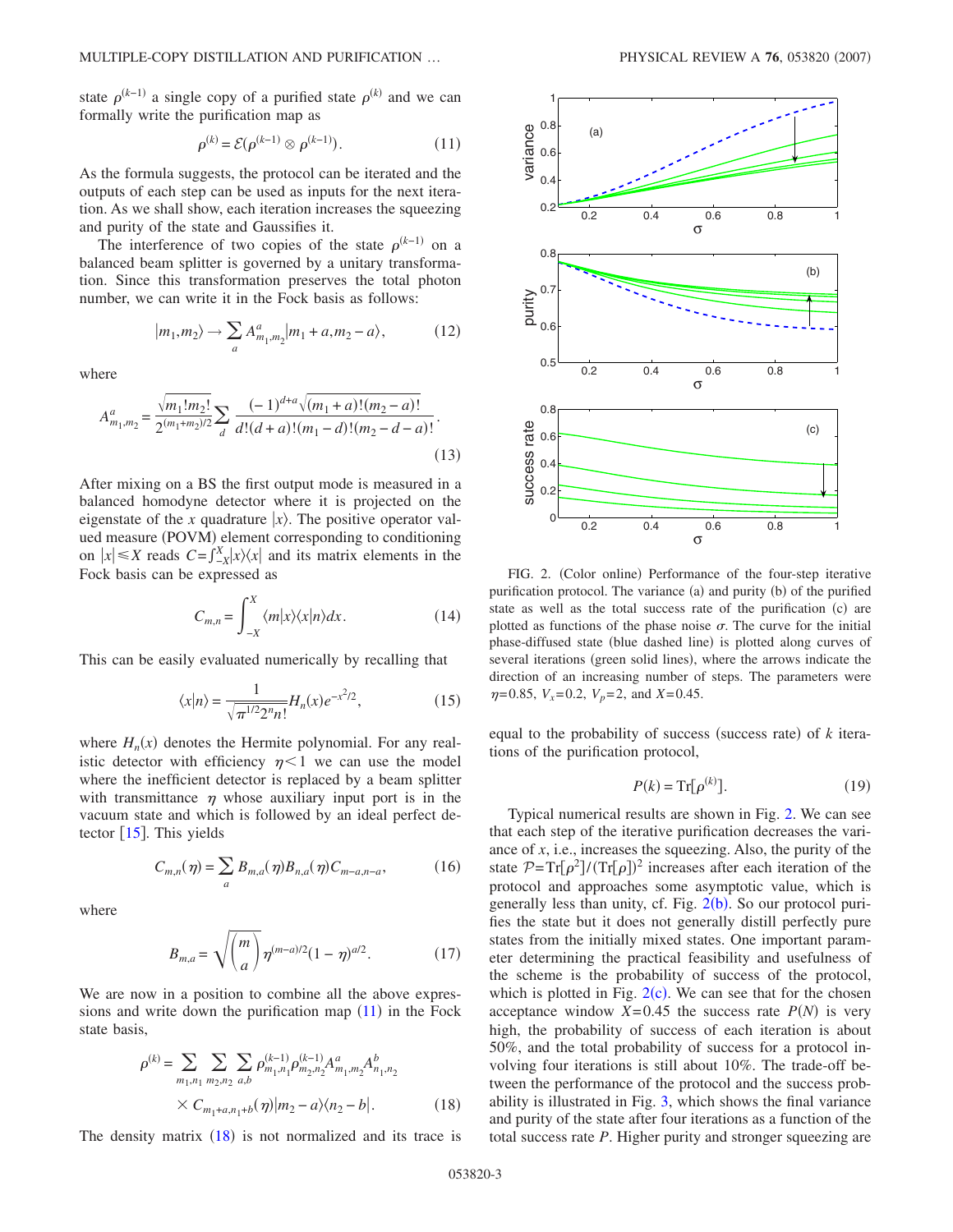<span id="page-3-0"></span>

FIG. 3. (Color online) Trade-off between the success rate of the four-step purification protocol and the resulting squeezing (a) and purity (b) of the state. The parameters were  $\eta = 0.85$ ,  $V_x = 0.2$ ,  $V_p$  $=2$ , and  $\sigma=0.5$ .

achievable at the expense of reduced *P*. Our numerical calculations suggest that it is suitable to choose the threshold  $X \approx \sqrt{V_x}$ , which achieves good purification and squeezing enhancement at a reasonably high probability of success.

The purification procedure also Gaussifies the state. To quantify this, we evaluate the fidelity of the state  $\rho^{(k)}$  after *k* iterations of the protocol with the Gaussian state  $\tilde{\rho}_G$  that has the same mean quadrature values and covariance matrix as the state  $\rho^{(k)}$ . The fidelity of two mixed states is defined as follows:

$$
F = (\text{Tr}\sqrt{\sqrt{\tilde{\rho}_G}\rho^{(k)}\sqrt{\tilde{\rho}_G}})^2, \tag{20}
$$

and it holds that  $F=1$  if and only if  $\tilde{\rho}_G = \rho^{(k)}$ . A value  $F < 1$  is a clear signature of a non-Gaussian character of the state  $\rho^{(k)}$ . The results are shown in Fig. [4,](#page-3-1) which confirms that the present protocol indeed Gaussifies the state. After four iterations, we have  $F > 0.999$  so the state is almost perfectly Gaussified.

So far we have considered only conditioning on the measurement of the initially squeezed *x* quadrature. However, the method works even for a measurement of an arbitrary quadrature  $q(\theta) = x \cos \theta + p \sin \theta$  [[35](#page-9-26)], where the conditioning is again of the form  $|q(\theta)| < Q$ . This can be straightforwardly implemented into our Fock-state basis formalism by redefining the matrix elements of the POVM  $C(\eta)$  as follows:

$$
C_{m,n}(\eta,\theta) = C_{m,n}(\eta)e^{i(m-n)\theta}.
$$
 (21)

<span id="page-3-2"></span>Note, however, that there are two prominent quadratures, *x*  $=q(0)$  and  $p=q(\pi/2)$ . Conditioning on one of these quadratures yields, for separate ranges of  $\sigma$ , the best improvement of the purified state. Furthermore, since improvement in the purified state can be seen no matter which quadrature  $q(\theta)$  is measured  $\begin{bmatrix} 35 \end{bmatrix}$  $\begin{bmatrix} 35 \end{bmatrix}$  $\begin{bmatrix} 35 \end{bmatrix}$ , it is possible to consider also a phase-

<span id="page-3-1"></span>

FIG. 4. (Color online) Fidelity of the purified state with respect to a Gaussian state with the same covariance matrix green solid lines); the arrow indicates an increasing number of iteration steps. The lowermost curve (blue dashed line) corresponds to the initial dephased state. The parameters were  $\eta = 0.85$ ,  $V_x = 0.2$ ,  $V_p = 2$ , and *X*=0.45.

randomized homodyning. In this case, Eq.  $(21)$  $(21)$  $(21)$  has to be averaged over the random phase  $\theta$  and only diagonal elements survive,

$$
C_{m,n}^{\text{rand}}(\eta) = C_{m,n}(\eta) \delta_{m,n}.
$$
 (22)

The results of numerical simulations of the iterative purification are given in Fig. [5.](#page-3-3) Note that the advantage of conditioning on *p* grows with the number of iterations. For example, if  $\sigma$ =0.5 then after the first iteration the variance is

<span id="page-3-3"></span>

FIG. 5. (Color online) Iterative purification using conditioning on  $|p| < Q$  (a) or phase-randomized conditioning (b), with the parameter settings  $\eta$ =0.85,  $V_x$ =0.2,  $V_p$ =2,  $Q$ =0.45. The arrows indicate an increasing number of iterations (green solid lines). The uppermost curve (blue dashed line) corresponds to the initial phasediffused state.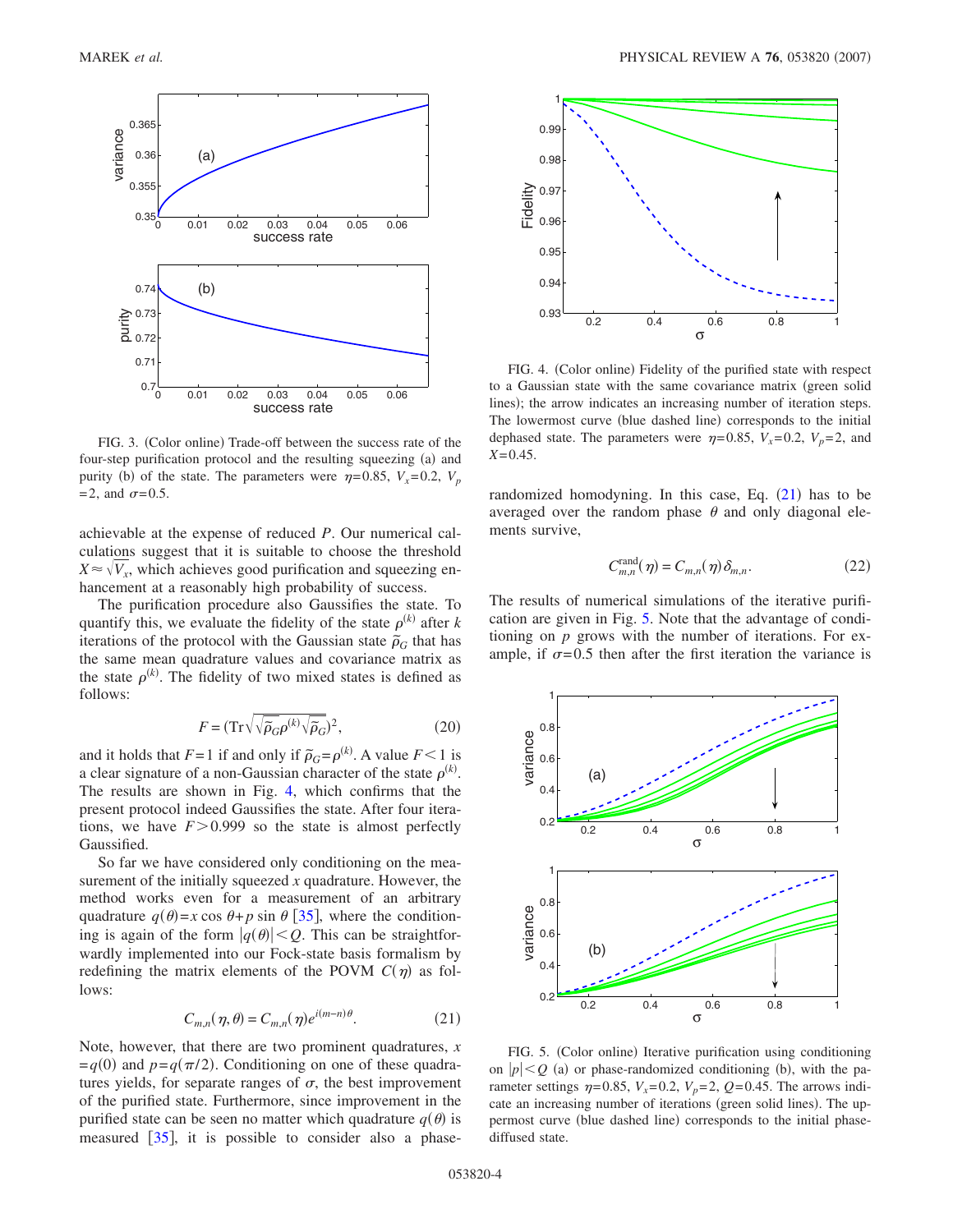<span id="page-4-0"></span>

FIG. 6. (Color online) Collective purification of *N* copies of the state. The beams are combined on an array of *N*−1 beam splitters BS<sub>j</sub> and all output modes except for the last one are monitored with balanced homodyne detectors BHD*k*.

more reduced by conditioning on  $|x| < Q$  than on  $|p| < Q$ . However, for a four-step iterative procedure this is reversed and it is slightly better to condition on  $|p| \leq Q$  rather than on  $|x|$   $\lt Q$ . The phase-randomized purification can be seen as a compromise between conditioning on  $|x| < Q$  and  $|p|$  < Q—for large (small) values of  $\sigma$  it yields results better (worse) than conditioning on  $p(x)$  but worse (better) than conditioning on  $x(p)$ . In fact, values obtained by phaserandomized purification are almost identical to those produced by random switching between *x* and *p* detections.

### **III. COLLECTIVE PURIFICATION**

The iterative purification scheme analyzed in the previous section requires at least  $2^k$  copies for *k* iterations of the protocol. Here we analyze a more general collective purification scheme that works for any number *N* of available copies of the state. In particular, this protocol can be employed when three copies of the state are available and it reduces to the previous scheme when  $N=2<sup>k</sup>$ . The proposed setup is shown in Fig. [6.](#page-4-0) The *N* copies of the phase-diffused squeezed state are combined on an array of *N*−1 beam splitters with transmittances  $t_j$  and reflectances  $r_j$ ,  $t_j^2 + r_j^2 = 1$ . All output modes except for the last one are monitored by balanced homodyne detectors, which measure the *x* quadrature of each mode. The purification is successful if the absolute value of each measurement outcome is below the corresponding threshold,  $|x_{j,\text{out}}| \leq X_j$ . The choice of the thresholds would depend on the transmittances of the beam splitters. Here we shall consider ideal homodyne detectors with unit efficiency,  $\eta = 1$ , and conditioning on  $|x_{j,\text{out}}|=0$  for which the protocol achieves the best performance. In practice, this would correspond to choosing sufficiently narrow acceptance windows, i.e., very small thresholds *Xj*.

Let us for a moment fix the random phase shifts  $\phi_i$  of each mode. Then the variance of the quadrature  $x_j$  of the *j*th mode reads

$$
V_j = V_x \cos^2 \phi_j + V_p \sin^2 \phi_j, \qquad (23)
$$

and in what follows we shall not explicitly display the dependence of  $V_j$  on  $\phi_j$  for the sake of brevity. The joint probability distribution of the *x* quadratures of all *N* input modes factors into the product of marginal Gaussian probability distributions,

$$
P_{\text{joint}}(\mathbf{x}) = \prod_{j=1}^{N} \frac{1}{\sqrt{2\pi V_j}} e^{-x_j^2/2V_j}.
$$
 (24)

<span id="page-4-2"></span><span id="page-4-1"></span>In the Heisenberg picture, the output *x* quadratures after interference on the array of beam splitters can be expressed as linear combinations of the input *x* quadratures,

$$
x_{j, \text{out}} = \sum_{l=1}^{N} U_{j,l} x_l,
$$
 (25)

where  $U_{j,l}$  denote elements of a real orthogonal matrix, which describes the action of the interferometer composed of the beam splitters. For the scheme shown in Fig. [6](#page-4-0) it holds that

$$
U_{N,l} = r_{l-1} \prod_{j=l}^{N-1} t_l.
$$
 (26)

Here we formally define  $r_0$ =1. The input-output relation  $(25)$  $(25)$  $(25)$ can be inverted and we have

$$
x_j = \sum_{l=1}^{N} (U^T)_{j,l} x_{l, \text{out}} = \sum_{l=1}^{N} U_{l,j} x_{l, \text{out}}.
$$
 (27)

The joint distribution of the output quadratures can be obtained by inserting the  $x_i$  expressed in terms of  $x_{l, \text{out}}$  in Eq.  $(24)$  $(24)$  $(24)$ . Taking into account that the Jacobian of the transformation  $(25)$  $(25)$  $(25)$  is det  $U=1$ , we obtain

$$
P_{\text{joint}}(\mathbf{x}_{\text{out}}) = \prod_{j=1}^{N} \frac{1}{\sqrt{2\pi V_j}} \exp\left[-\frac{1}{2V_j} \left(\sum_{l=1}^{N} U_{l,j} x_{l,\text{out}}\right)^2\right].
$$
\n(28)

The unnormalized distribution of  $x_{N,\text{out}}$  conditional on projections  $x_{l, \text{out}} = 0$ ,  $l = 1, ..., N-1$  then reads

$$
P_{\text{cond}}(x_{N,\text{out}}) \propto \frac{\sqrt{\tilde{V}}}{\prod_{j=1}^{N} V_j^{1/2}} \frac{1}{\sqrt{2\pi\tilde{V}}} e^{-x_{N,\text{out}}^2/2\tilde{V}},\tag{29}
$$

where

$$
\frac{1}{\tilde{V}} = \sum_{j=1}^{N} \frac{U_{N,j}^2}{V_j}.
$$
\n(30)

<span id="page-4-3"></span>The variance of  $x_{N,\text{out}}$  can be calculated by averaging properly weighted  $\tilde{V}$  over the *N* random phase shifts,

$$
V_{\text{out}} = \frac{1}{\mathcal{N}_N} \int_{\phi} \frac{\tilde{V}^{3/2}}{\prod_{l=1}^N V_l^{1/2}} \prod_{j=1}^N \Phi(\phi_j) d\phi. \tag{31}
$$

<span id="page-4-4"></span>Here  $d\phi = d\phi_1 \cdots d\phi_N$  and  $\mathcal{N}_N$  is a normalization constant,

$$
\mathcal{N}_N = \int_{\boldsymbol{\phi}} \frac{\tilde{V}^{1/2}}{\prod_{l=1}^N V_l^{1/2}} \prod_{j=1}^N \Phi(\boldsymbol{\phi}_j) d\boldsymbol{\phi}.
$$
 (32)

Two choices of the beam splitting ratios are of particular interest. Using balanced beam splitters is experimentally most straightforward, since these beam splitters are most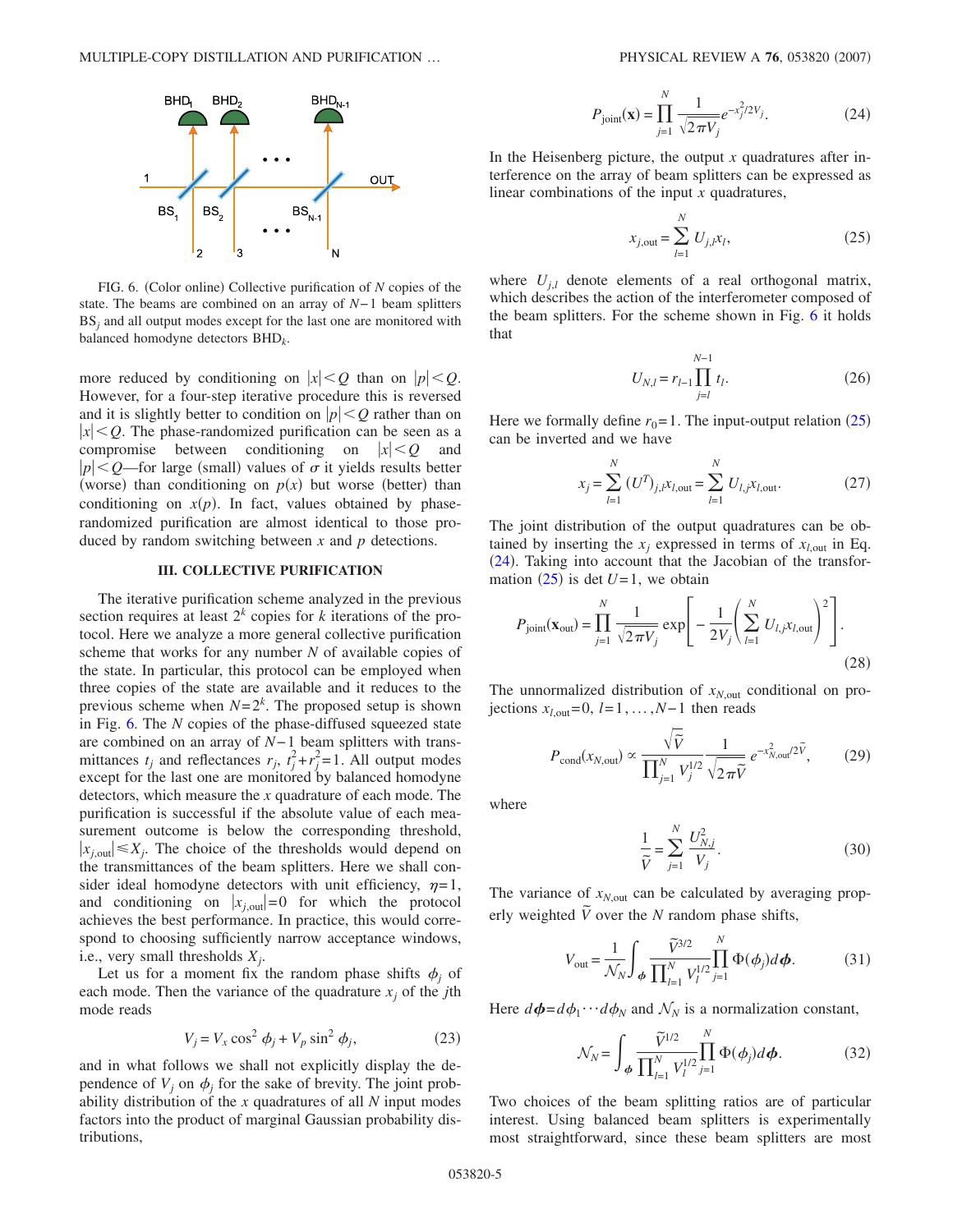<span id="page-5-0"></span>

FIG. 7. (Color online) Variance of the *x* quadrature of the state obtained by purification from 2, 3, and 4 copies is plotted in dependence on  $\sigma$ . The curve labeled "in" shows the variance for the initial state. The initial parameters were  $V_x=0.2$ ,  $V_p=2$ ,  $\eta=1$ , and *X*=0.

commonly used in the lab. In this case we have  $t_j = r_j = 2^{-1/2}$ , which implies  $U_{N,1} = 2^{-(N-1)/2}$  and  $U_{N,l} = 2^{-(N-l+1)/2}$ ,  $l \ge 2$ . Notice that the output quadrature  $x_{N,\text{out}}$  is an unbalanced combination of the input quadratures. The second choice is to use unbalanced beam splitters, which yield a balanced superposition of the input quadratures,  $U_{N,l} = 1/\sqrt{N}$ . This happens if  $t_j = \sqrt{j/(j+1)}$ . This latter scheme becomes fully equivalent to the *k*-step iterative purification procedure discussed in the previous section when  $N=2^k$ . Note that in the iterative scheme we can also first let all the beams interfere on the balanced beam splitters and then measure on all output ports except one. If we condition on  $x_{l, \text{out}} = 0$  then the two schemes become immediately fully equivalent. For realistic finite thresholds  $X_i$  the schemes become equivalent if conditioning on appropriate linear combinations of *xl*,out is adopted.

The results of numerical simulations of the collective purification procedure are shown in Fig. [7.](#page-5-0) We can see that each additional copy helps to further suppress the noise and reduce the quadrature fluctuations. The difference between the performances of the two-copy and three-copy protocols is sufficiently large so that it should be possible to observe it in present-day experiments. The numerics also reveal that the difference between the schemes using balanced and unbalanced beam splitters is very small and the scheme is quite robust and insensitive to changes in reflectances or transmittances of the beam splitters of the order of a few percent, which is an important practical advantage.

A conditional measurement in the form of a detection of arbitrary quadrature  $q(\theta)$  can be also considered for the collective purification. To treat in a unified way conditioning on measurements of arbitrary quadratures of the first *N*−1 output modes, we shall present a more detailed treatment of the scenario, based on the formalism of covariance matrices (CM). Let  $\xi = (x_1, p_1, x_2, p_2, ..., x_N, p_N)$  denote the vector of quadrature operators. The covariance matrix  $\Sigma_{jk}$  $=\frac{1}{2}\langle {\{\Delta \xi_j, \Delta \xi_k\}} \rangle$  comprises the second moments. The CM of the single-mode squeezed state is diagonal,  $\Sigma_{\text{SMS}}$  $=$ diag $(V_x, V_p)$ . A random phase shift  $\phi$  transforms the CM to  $\Sigma_{\text{SMS}}(\phi) = R(\phi) \Sigma_{\text{SMS}} R^T(\phi)$ , where

$$
R(\phi) = \begin{pmatrix} \cos \phi & -\sin \phi \\ \sin \phi & \cos \phi \end{pmatrix}.
$$
 (33)

<span id="page-5-2"></span>For fixed random phase shifts  $\phi_i$ , the covariance matrix of the *N*-mode Gaussian state impinging on the array of *N*−1 beam splitters is given by

$$
\Sigma_{\rm in} = \bigoplus_{j=1}^{N} \Sigma_{\rm SMS}(\phi_j). \tag{34}
$$

The covariance matrix of the output modes can be obtained from  $\Sigma$ <sub>in</sub> by a symplectic transformation,

$$
\Sigma_{\text{out}} = S_{\text{BS}} \Sigma_{\text{in}} S_{\text{BS}}^T,\tag{35}
$$

where the symplectic matrix  $S_{BS}$  governs the linear mixing of the quadrature components in the passive linear interferometer consisting of the array of *N*−1 beam splitters (see Fig. [6](#page-4-0)). To make our treatment simple, we shall again consider the limiting case of conditioning on  $q_j=0$ ,  $j=1,\ldots,N-1$ . The quadratures which are being observed are specified by *N*−1 relative phases  $\theta_i$  and we assume that all detectors have the same efficiency  $\eta$ . We introduce a new covariance matrix

$$
\Sigma_{\text{aux}} = \eta S(\boldsymbol{\theta}) \Sigma_{\text{out}} S^T(\boldsymbol{\theta}) + \frac{(1-\eta)}{2} I,\tag{36}
$$

where *I* stands for the identity matrix,  $S(\boldsymbol{\theta}) = \bigoplus_{j=1}^{N} R(\theta_j)$  and we set  $\theta_N=0$ . The single-mode phase shifts in the above formula map all measured quadratures onto the *x* quadratures. We want to calculate the variance of the quadrature  $x_N$ conditional on all measurement outcomes being equal to 0. We first construct a submatrix of  $\Sigma_{\text{aux}}$ , which comprises variances and covariances of the *x* quadratures only,

$$
\Sigma_x = S_x \Sigma_{\text{aux}} S_x^T. \tag{37}
$$

Here  $S_x$  is a  $N \times 2N$  matrix defined as  $S_{i,2j-1}=1$  and all other elements are equal to zero. The joint probability distribution of the *N* quadratures  $\mathbf{x} = (x_1, x_2, \dots, x_N)$  can be expressed as

$$
P(\mathbf{x}) = \frac{1}{(2\pi)^{N/2} \sqrt{|\Sigma_x|}} e^{(-1/2)\mathbf{x}^T \Sigma_x^{-1} \mathbf{x}},
$$
(38)

where the  $\left| \cdot \right|$  denotes determinant of the matrix. The probability distribution of  $x_N$  conditional on  $x_1 = x_2 \ldots = x_{N-1} = 0$  reads

$$
P_{\text{cond}}(x_N) \propto \sqrt{\frac{V_N}{|\Sigma_x|}} \frac{1}{\sqrt{2\pi V_N}} e^{-x_N^2/2V_N}, \tag{39}
$$

where  $V_N = 1/[(\Sigma_x^{-1})_{NN}]$  is the conditional variance of  $x_N$ . Since we assume that the mean values of all quadratures are initially zero and the purification scheme preserves this property, the resulting variance of  $x_N$  after purification can be evaluated as the properly weighted average of  $V_N$ ,

$$
V_{\text{out}} = \frac{1}{\mathcal{N}_N} \int_{\phi} V_N \sqrt{\frac{V_N}{|\Sigma_x|} \prod_{j=1}^N \Phi(\phi_j) d\phi}.
$$
 (40)

<span id="page-5-1"></span>Here  $d\phi = d\phi_1 \cdots d\phi_N$  and  $\mathcal{N}_N$  is a normalization constant,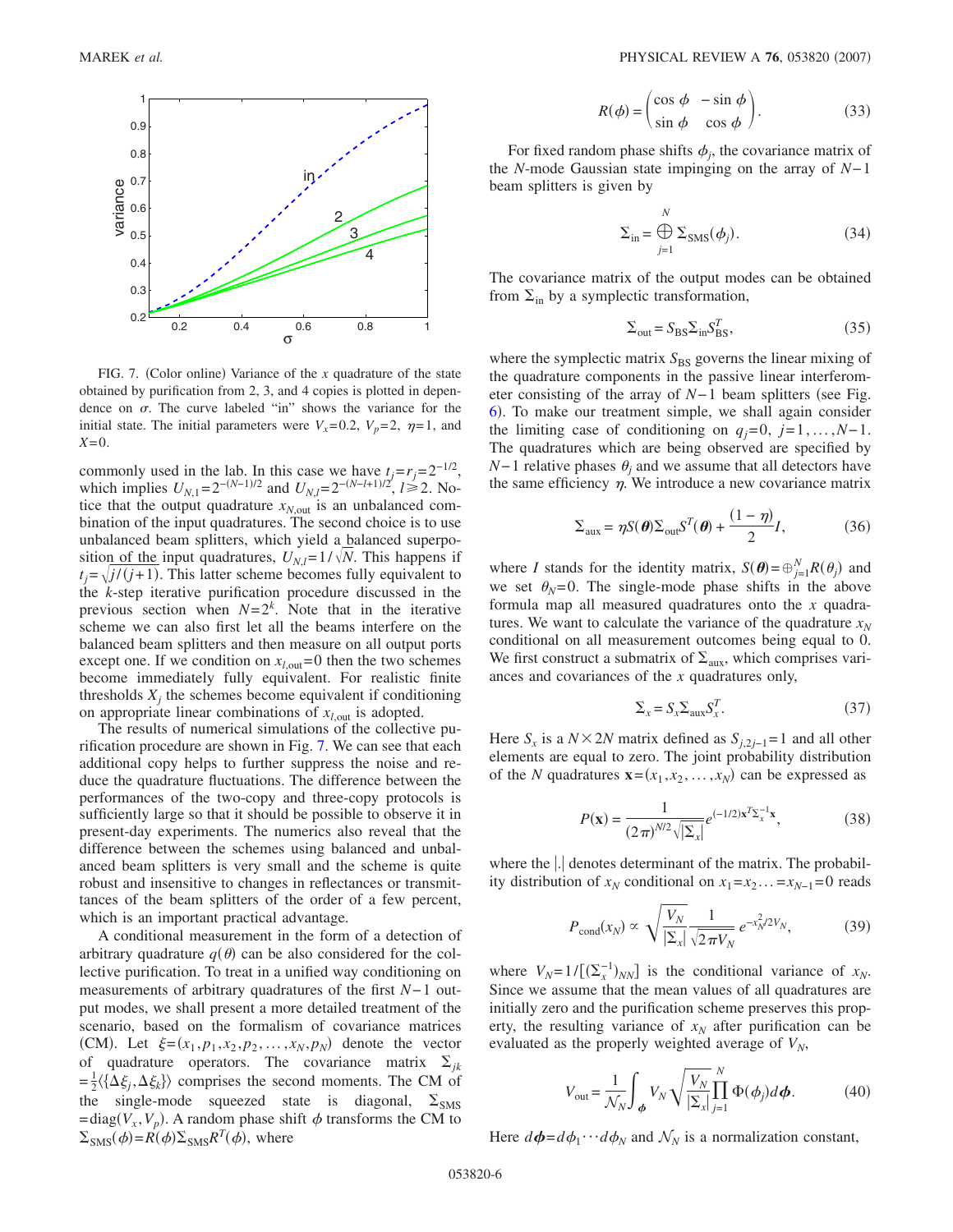<span id="page-6-1"></span>

FIG. 8. (Color online) Collective purification from three copies of the state. The figure shows the variance of the *x* quadrature before (blue dashed line) and after purification. The quadratures measured by balanced homodyne detectors  $BHD<sub>1</sub>$  and  $BHD<sub>2</sub>$  were the following:  $x_1$ ,  $x_2$  (green solid line),  $p_1$ ,  $p_2$  (red dot-dashed line), and  $x_1$ ,  $p_2$  (black dotted line).

$$
\mathcal{N}_N = \int_{\boldsymbol{\phi}} \sqrt{\frac{V_N}{|\Sigma_x|} \prod_{j=1}^N \Phi(\boldsymbol{\phi}_j) d\boldsymbol{\phi}}.
$$
 (41)

<span id="page-6-0"></span>Note that  $V_{\text{out}}$  determined in this way corresponds to the variance of the purified beam that would be measured by a balanced homodyne detector with efficiency  $\eta$ . The expressions  $(40)$  $(40)$  $(40)$  and  $(41)$  $(41)$  $(41)$  generalize the formulas  $(31)$  $(31)$  $(31)$  and  $(32)$  $(32)$  $(32)$ . The numerical results for three-copy purification are plotted in Fig. [8.](#page-6-1) This figure confirms the general trend that for weak phase fluctuations it is advantageous to condition on measurements of *p* while for strong noise it is better to measure the quadrature  $x$  [[35](#page-9-26)]. The intermediate strategy where the first balanced homodyne detector (BHD) measures *x* while the second BHD measures *p* does not bring any advantage so we can conclude that the optimum strategy that provides maximum reduction of quadrature variance consists of measuring the same quadrature (either  $x$  or  $p$ ) by both homodyne detectors.

#### **IV. ASYMPTOTIC LIMIT**

It is possible to find a state to which the purification procedure  $(11)$  $(11)$  $(11)$  converges in the limit of an infinite number of iterations,  $k \rightarrow \infty$ . This asymptotic state can serve as a reference for the performance of the purification, giving values that can never be surpassed by a finite number of iterations. Due to the nature of the result we seek, we shall consider the post-selection threshold  $X$  in Eq.  $(14)$  $(14)$  $(14)$  to be zero. That is, given two copies of a noisy state  $\rho_{\text{in},j}$ ,  $j=1,2$ , the state after a single step of the purification is given by the map

<span id="page-6-2"></span>
$$
\rho_{\text{out}} = \mathcal{E}_{|x=0\rangle}(\rho_{\text{in},1} \otimes \rho_{\text{in},2})
$$
  
= Tr<sub>2</sub>[ $U_{12}\rho_{\text{in},1} \otimes \rho_{\text{in},2}U_{12}^{\dagger}|x=0\rangle_{2}\langle x=0|],$  (42)

where  $U_{12}$  denotes a unitary operator describing balanced beam splitter coupling modes 1 and 2 and  $|x=0\rangle_2\langle x=0|$  is a projector on the eigenstate of the *x* quadrature. In the follow-

<span id="page-6-3"></span>

FIG. 9. (Color online) Equivalence of the single step of the purification for homodyning (left) and projection onto vacuum (right) as a conditioning measurement.

ing we shall exploit the possibility of expressing the *x* eigenstate as

$$
|x=0\rangle = \lim_{r \to \infty} S_r |0\rangle, \tag{43}
$$

where the operator  $S_r = \exp[r(a^2 - a^{\dagger 2})/2]$  stands for finite squeezing with parameter *r* and  $|0\rangle$  is the vacuum state [[27](#page-9-21)]. Since the operator  $S_{r,1} \otimes S_{r,2}$  commutes with the beam splitter transformation  $U_{12}$ , we can rewrite the relation ([42](#page-6-2)) as

<span id="page-6-5"></span>
$$
\rho_{\text{out}} = \lim_{r \to \infty} S_r \mathcal{E}_{|0\rangle} (\rho'_{\text{in},1r} \otimes \rho'_{\text{in},2r}) S_r^{\dagger}
$$
  
= 
$$
\lim_{r \to \infty} S_r \langle 0|_2 U_{12} \rho'_{\text{in},1r} \otimes \rho'_{\text{in},2r} U_{12}^{\dagger} | 0 \rangle_2 S_r^{\dagger},
$$
 (44)

with  $\rho'_{\text{in},j} = S_r^{\dagger} \rho_{\text{in},j} S_r$  and where the purification map  $\mathcal{E}_{|0\rangle}$  is the same as in Ref.  $[26]$  $[26]$  $[26]$ . This is schematically demonstrated in Fig. [9.](#page-6-3) Note that the inverse squeezing operation performed on the output state cancels out with the initial squeezing of the next purification step. Thus, the iterative purification scheme, using projection onto the quadrature eigenvectors in all steps, is equivalent to iterative purification with projection onto vacuum states, accompanied by squeezing of all initial states and inverse squeezing of the purification outcome  $[27]$  $[27]$  $[27]$ (see Fig.  $10$ ). This allows us to find the asymptotic limit, analogously as in Ref.  $[26]$  $[26]$  $[26]$ . Due to this similarity, we shall mention here only the most important parts of the derivation and the reader can find more details in Ref.  $\left[26\right]$  $\left[26\right]$  $\left[26\right]$ .

The key realization in finding the limit is that stationary points of the purification map  $\mathcal{E}_{|0\rangle}(\rho \otimes \rho)$ , i.e., states that remain unchanged by the map, are Gaussian states with zero mean value. The initial non-Gaussian state will, over the course of purification, converge to one of these states. As another important observation, let us note that the coeffi-

<span id="page-6-4"></span>

FIG. 10. (Color online) Equivalence of the iterative purification setup for homodyning (left) and projection onto vacuum (right) as a conditioning measurement.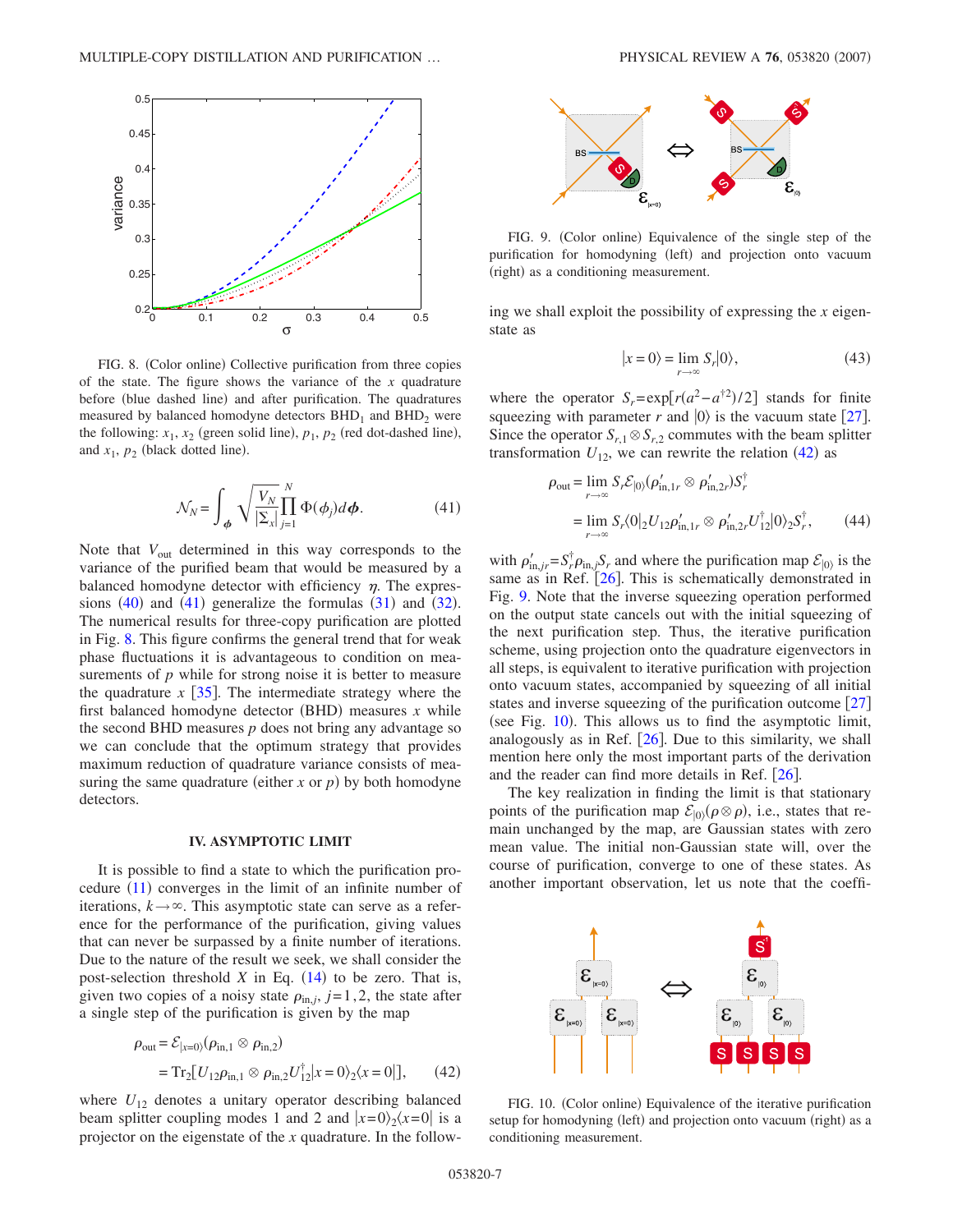cients  $\sigma_{11}$ ,  $\sigma_{20}$ , and  $\sigma_{02}$  defined as  $\sigma_{ij} = \rho_{ij} / \rho_{00}$  are also unchanged by the purification map  $\mathcal{E}_{|0\rangle}$  and there is a one-to-one correspondence between these three coefficients and the set of covariance matrices, which in turn completely describe any single-mode Gaussian state with zero mean.

<span id="page-7-0"></span>The procedure for finding the limit is the following: first, the initial states are described by the Wigner function

$$
W(x,p) = \int \Phi(\phi) \frac{1}{2\pi \sqrt{|\Sigma_{r,\phi}|}} \exp\left(-\frac{1}{2}\xi \Sigma_{r,\phi}^{-1} \xi^T\right) d\phi, \tag{45}
$$

where the vector  $\xi = (x, p)$  comprises the two conjugate quadratures and

$$
\Sigma_{r,\phi} = S_r R(\phi) \begin{pmatrix} V_x & 0 \\ 0 & V_p \end{pmatrix} R^T(\phi) S_r,
$$

$$
S_r = \begin{pmatrix} e^r & 0 \\ 0 & e^{-r} \end{pmatrix},
$$
(46)

and  $R(\phi)$  is defined in Eq. ([33](#page-5-2)). The *Q* function corresponding to this Wigner function reads

$$
Q(x,p) = \int \Phi(\phi) \frac{\sqrt{|\Gamma_{r,\phi}|}}{2\pi} \exp\left(-\frac{1}{2}\xi \Gamma_{r,\phi} \xi^{T}\right) d\phi, \quad (47)
$$

with  $\Gamma_{r,\phi} = (\Sigma_{r,\phi} + I/2)^{-1}$ , where *I* stands for the identity matrix. Now, with the substitution  $x = (\alpha + \alpha^*)/\sqrt{2}$ ,  $p = (\alpha + \alpha^*)/\sqrt{2}$  $-\alpha^*$ )/ $i\sqrt{2}$  we can use relation ([7](#page-1-5)) and find the density matrix elements

$$
\rho_{00} = \langle \sqrt{|\Gamma_{r,\phi}|} \rangle_{\phi},
$$
\n
$$
\rho_{11} = \left\langle \sqrt{|\Gamma_{r,\phi}|} \left( 1 - \frac{\Gamma_{r,\phi;11} + \Gamma_{r,\phi;22}}{2} \right) \right\rangle_{\phi},
$$
\n
$$
\rho_{02} = \left\langle \sqrt{|\Gamma_{r,\phi}|} \frac{\Gamma_{r,\phi;22} - \Gamma_{r,\phi;11} + 2i\Gamma_{r,\phi,21}}{2\sqrt{2}} \right\rangle_{\phi},
$$
\n
$$
\rho_{20} = \left\langle \sqrt{|\Gamma_{r,\phi}|} \frac{\Gamma_{r,\phi;22} - \Gamma_{r,\phi;11} - 2i\Gamma_{r,\phi,21}}{2\sqrt{2}} \right\rangle_{\phi}, \qquad (48)
$$

<span id="page-7-1"></span>where  $\langle \ \rangle_{\phi}$  denotes averaging over the distribution  $\Phi(\phi)$ . From the density matrix elements we can obtain the coefficients  $\sigma_{11}$ ,  $\sigma_{20}$ , and  $\sigma_{02}$ ,  $\sigma_{ij} = \rho_{ij} / \rho_{00}$ , which are invariant over the course of the purification and, therefore, describe the Gaussian limit to which the state converges. It is now a simple matter of finding the inverse relations

$$
\Gamma_{11} = 1 - \sigma_{11} - \frac{\sigma_{02} + \sigma_{20}}{\sqrt{2}},
$$
  

$$
\Gamma_{22} = 1 - \sigma_{11} + \frac{\sigma_{02} + \sigma_{20}}{\sqrt{2}},
$$

$$
\Gamma_{21} = \Gamma_{12} = \frac{\sigma_{02} - \sigma_{20}}{i\sqrt{2}}.
$$
 (49)

After some algebra we find that the formulas  $(48)$  $(48)$  $(48)$  and  $(49)$  $(49)$  $(49)$ can be simplified to

$$
\Gamma = \frac{\langle \Gamma_{r,\phi} \sqrt{|\Gamma_{r,\phi}|} \rangle_{\phi}}{\langle \sqrt{|\Gamma_{r,\phi}|} \rangle_{\phi}}.
$$
\n(50)

<span id="page-7-3"></span>The final covariance matrix is given by  $\Sigma = S_r^{-1}(\Gamma^{-1})$  $-I/2$ ) $S_r^{-1}$ . Due to the symmetric nature of the phase noise, the matrix  $\Sigma$  is diagonal and fully specified by values of variances of the squeezed and antisqueezed quadratures,  $V_{x,lim}$  and  $V_{p,lim}$ . We can directly find the output variances by taking the limit  $r \rightarrow \infty$ , obtaining

$$
V_{x,\lim} = \frac{\langle A \rangle_{\phi}}{\langle A^3 \rangle_{\phi}},
$$
  

$$
V_{p,\lim} = V_x V_p \frac{\langle A^3 \rangle_{\phi}}{\langle A \rangle_{\phi}},
$$
 (51)

where

$$
A = (V_x \cos^2 \phi + V_p \sin^2 \phi)^{-1/2}.
$$
 (52)

Note that  $V_{x,\lim}V_{p,\lim} = V_xV_p$  so the purification procedure asymptotically suppresses all added noise and the asymptotic Gaussian state has the same purity  $P=1/(2\sqrt{V_xV_p})$  as the initial state before dephasing. This, however, holds only for idealized conditioning on  $x=0$ . For finite acceptance window  $X > 0$  the purity of the asymptotic distilled state would generally be lower than the purity of the initial state.

It is possible to modify the method to incorporate other scenarios discussed in previous sections. Finding the limit state for iterations incorporating conditioning measurements along an arbitrary quadrature  $q(\theta)$  is straightforward, requiring only the use of an alternative squeezing operation described by  $S_{r,\theta} = R(\theta) S_r R^T(\theta)$ . Adapting the calculations to incorporate for imperfect detectors is a bit more tricky. Inefficient detection with efficiency  $\eta$  can be simulated by a beam splitter with transmittance  $\eta$  followed by a perfect detector. The attenuation can be represented by a map  $\mathcal{M}(\rho)$ acting on the density matrix and transforming the corresponding covariance matrix of the Gaussian state as

$$
\Sigma \to \eta \Sigma + \frac{1 - \eta}{2} I. \tag{53}
$$

The inverse operation  $\mathcal{M}^{-1}(\rho)$  acting as

$$
\Sigma \to \frac{1}{\eta} \left( \Sigma - \frac{1 - \eta}{2} I \right) \tag{54}
$$

is, of course, nonphysical. We can, however, formally use it and in analogy with Eq. ([44](#page-6-5)) represent a single step of the purification procedure by the relation

$$
\rho_{\text{out}} = \mathcal{M}^{-1}(\lim_{r \to \infty} S_r \varepsilon S_r^{\dagger}),\tag{55}
$$

<span id="page-7-2"></span>where the  $\varepsilon$  is given by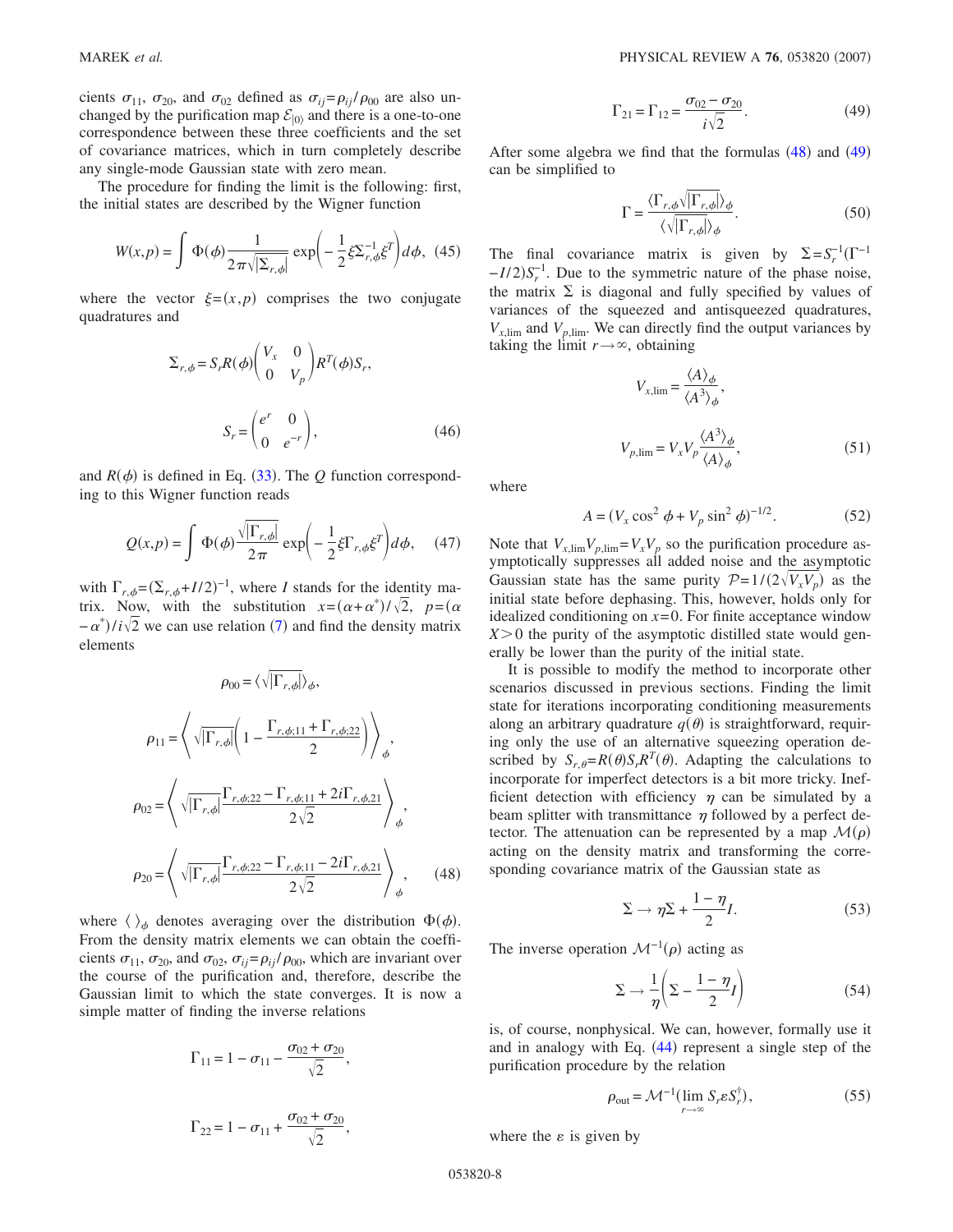<span id="page-8-0"></span>

FIG. 11. (Color online) Performance of the iterative purification protocol (green line), compared to the initial phase-diffused state (blue dashed line), asymptotic limit (red circles), and state without phase diffusion (black plus signs). The arrows indicate an increasing number of iterations. The values shown are as if verified by an imperfect detector. The parameters were  $V_x=0.2$ ,  $V_p=2$ ,  $\eta=0.85$ , and  $X=0$ .

$$
\varepsilon = \mathcal{E}_{|0\rangle}[S_{r,1}^{\dagger} \mathcal{M}(\rho_{\text{in},1}) S_{r,1} \otimes S_{r,2}^{\dagger} \mathcal{M}(\rho_{\text{in},2}) S_{r,2}]. \tag{56}
$$

Now again, starting from the modified input states  $S_r^{\dagger} \mathcal{M}(\rho) S_r$ we can find the asymptotic limit for the map  $\mathcal{E}_{0}$  and with the use of relation  $(55)$  $(55)$  $(55)$  it can be transformed into the desired result. However, if we are interested in results that can be observed by imperfect detection, the final operation  $\mathcal{M}^{-1}$  is not necessary.

Some numerical results are shown in Fig. [11.](#page-8-0) It can be seen that the iterations converge to the limit given by Eq.  $(51)$  $(51)$  $(51)$  in both the resulting variance and purity. Moreover, the purity of the limit is independent of the actual amount of initial phase fluctuations and is equal to the purity of the

<span id="page-8-1"></span>

FIG. 12. (Color online) Variance of the asymptotic limit state relative to amount of phase fluctuations,  $\sigma$  and the angle of conditioning detection,  $\theta$ . The values shown are as if verified by an imperfect detector. The parameters were  $V_x=0.2$ ,  $V_p=2$ , and  $\eta$  $=0.85$ .

<span id="page-8-2"></span>

FIG. 13. (Color online) Purity of the asymptotic limit state relative to the amount of phase fluctuations,  $\sigma$  and the angle of conditioning detection,  $\theta$ . The values shown are as if verified by an imperfect detector. The parameters were  $V_x=0.2$ ,  $V_p=2$ , and  $\eta$  $=0.85.$ 

original state (modified by imperfect detectors), although it is less when the states are compared directly, without the imperfect verification measurement.

Figures [12](#page-8-1) and [13](#page-8-2) illustrate the behavior of the asymptotic limit relative to the angle  $\theta$  of the conditioning measurement. Although all choices of  $\theta$  lead to a state purified to some extent, the two most interesting choices are  $\theta = 0$ , corresponding to the measurement of the quadrature operator *x* and  $\theta = \pi/2$ , corresponding to the measurement of *p*. Only these two choices can lead to a purity of the final state to be maximal, that is, equal to the purity of the initial state (modified by detection efficiency). This is not very surprising, since these two choices coincide with the basis in which the covariance matrix of the initial state is diagonal. We can see that for weak phase noise (small  $\sigma$ ) it is advantageous to employ conditioning on measurements of the *p* quadrature while for strong phase fluctuations the *x*-based postselection is optimal.

### **V. SUMMARY**

We have provided a detailed analysis of multiple copy purification protocols for phase-diffused single-mode squeezed states. We performed most calculations in the Fock basis, which allowed for efficient numerical treatment. We have also discussed the performance of collective purification, employing more than two copies of the initial state in one step. The *collective* purification and distillation uses an arbitrary number of copies to improve the purity and nonclassicality of the state, and therefore was found to be a generalization of *iterative* purification and distillation, which requires  $2<sup>k</sup>$  copies. In particular, we have shown that collective distillation based on three copies of phase-diffused squeezed states is possible, and already provides a significantly improved degree of squeezing when compared with two-copy distillation. We have also investigated the convergence of the iterative purification protocol and derived semianalytical expressions for variances of the asymptotic Gaussian state. Finally, let us note that in the spirit of Ref.  $\lceil 32 \rceil$  $\lceil 32 \rceil$  $\lceil 32 \rceil$ , the results presented here can be straightforwardly extended to describe the distillation of phase-diffused two-mode squeezed states.